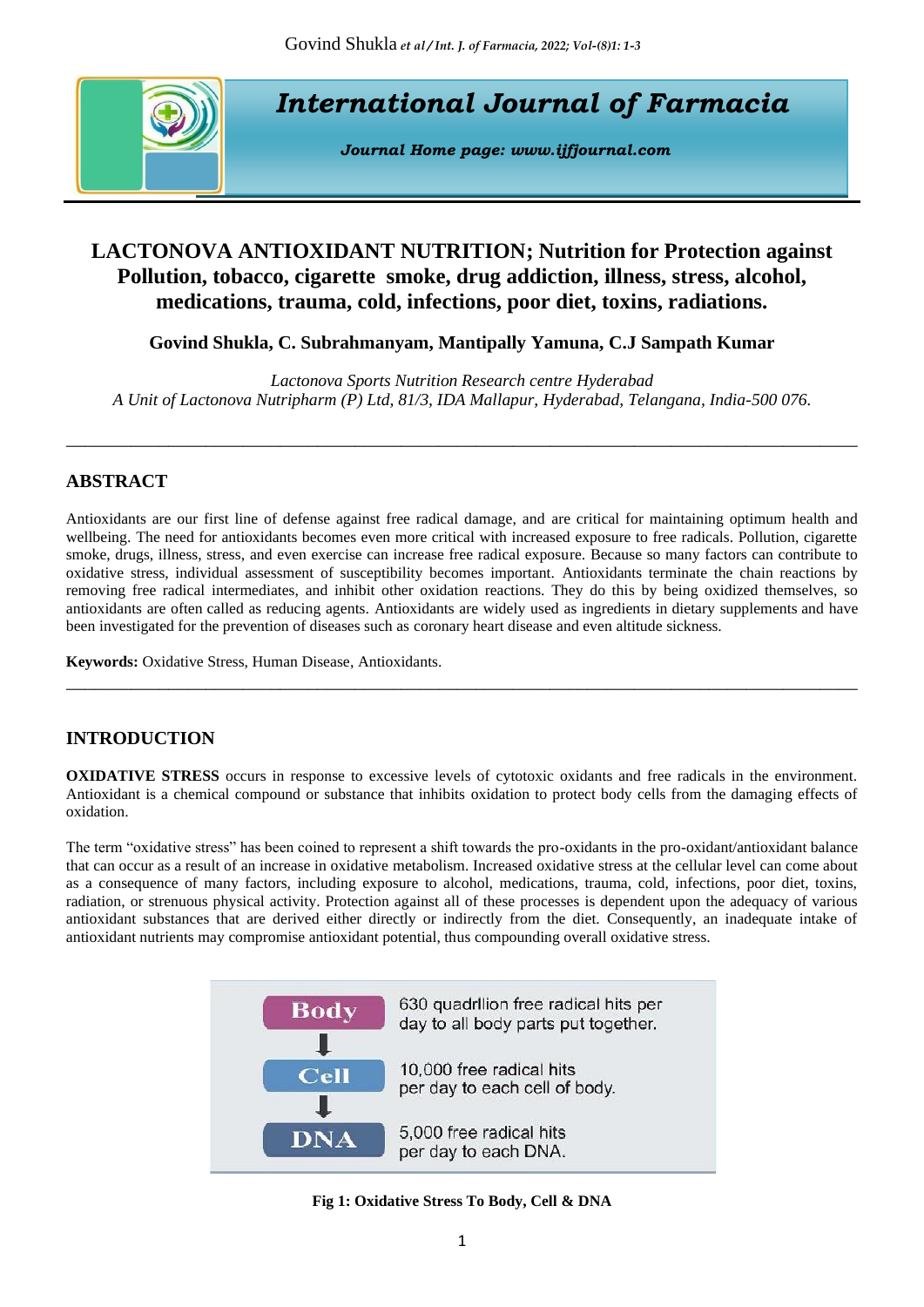## **OXIDATIVE STRESS AND HUMAN DISEASE**

Oxidative damage to DNA, proteins, and other macromolecules has been implicated in the pathogenesis of a wide variety of diseases, most notably heart disease and cancer. Clinical intervention trials suggest that antioxidants may play a pivotal role in preventing or slowing the progression of wide variety of diseases, such as heart disease and some forms of cancer.

## **CONDITIONS ASSOCIATED WITH OXIDATIVE DAMAGE**

- Atherosclerosis
- Cancer
- Pulmonary dysfunction
- Cataracts
- Arthritis and inflammatory diseases
- Diabetes
- Shock, trauma, and ischemia
- Renal disease and hemodialysis
- Multiple sclerosis
- Pancreatitis
- Inflammatory bowel disease and colitis

## **HOW DO ANTIOXIDANTS OPERATE?**

- Parkinson's disease
- Neonatal lipoprotein oxidation
- Drug reactions
- Skin lesion & Aging

#### **What Are Antioxidants?**

Antioxidants are found in many foods. They work to keep our cells healthy by protecting them from damage by free radicals (molecules responsible for aging, tissue damage, and some disease). Free radicals damage cells in a process called oxidation. Oxidation results from everyday body functions such as breathing or walking, but certain processed and fatty foods, toxic substances, and sunlight can increase its effects. Antioxidants help repair damaged cells, which can prevent diseases, including cancer. A diet rich in a variety of plant-based foods provides all of the antioxidants the body needs. Research shows that vitamins, minerals, and phytochemicals from whole foods interact to boost their disease-fighting effects. These nutrients benefit both healthy people and those fighting disease. This is why it is important to focus on eating nutrient-rich foods rather than focusing on a single nutrient in supplement form.





## **NATURAL ANTIOXIDANTS TO NEUTRALIZE FREE RADICALS**

To protect the cells and organ systems of the body against reactive oxygen species, humans have evolved a highly sophisticated and complex antioxidant protection system. It involves a variety of components, both endogenous and exogenous in origin, that function interactively and synergistically to neutralize free radicals.

## **ANTIOXIDANT DIET CHART**

### **EARLY MORNING: (6:00-7:00am)**

- ➢ Luke warm water
	- ❖ Physical activity 1hr to 2hrs
	- ❖ Green tea
	- ❖ Soaked almonds-4

### **BREAKFAST: Before (9:00am)**

- $\triangleright$  Idly-3, dosa-2, broken wheat upma-1cup+ chutney
- ➢ Ragi dosa-2, wheat dosa-2, green gram dosa-2, multigrain dosa-2+chutney
- ➢ Ragi malt-1cup, multi grain malt-1cup
- $chapathi-2 + veg curry,$
- ➢ veg salad/fruit salad-1cup + sprouts-1cup + brown bread or multi grain bread-2slice
- $\triangleright$  oats upma-1cup, oats dosa-2
	- ➢ sandwich ( whole wheat bread or multi grain bread) + veg stuff or chicken stuff ( No sauce, No ketchup, No mayonnaise, No cheese)

### **TO BE AVOIDED:** deep fried items.

### **MID MORNING: (11:00-11:30AM)**

- Dark chocolate
- ➢ Veg salad (carrot, garlic, onion, cabbage, spinach, beans, broccoli)